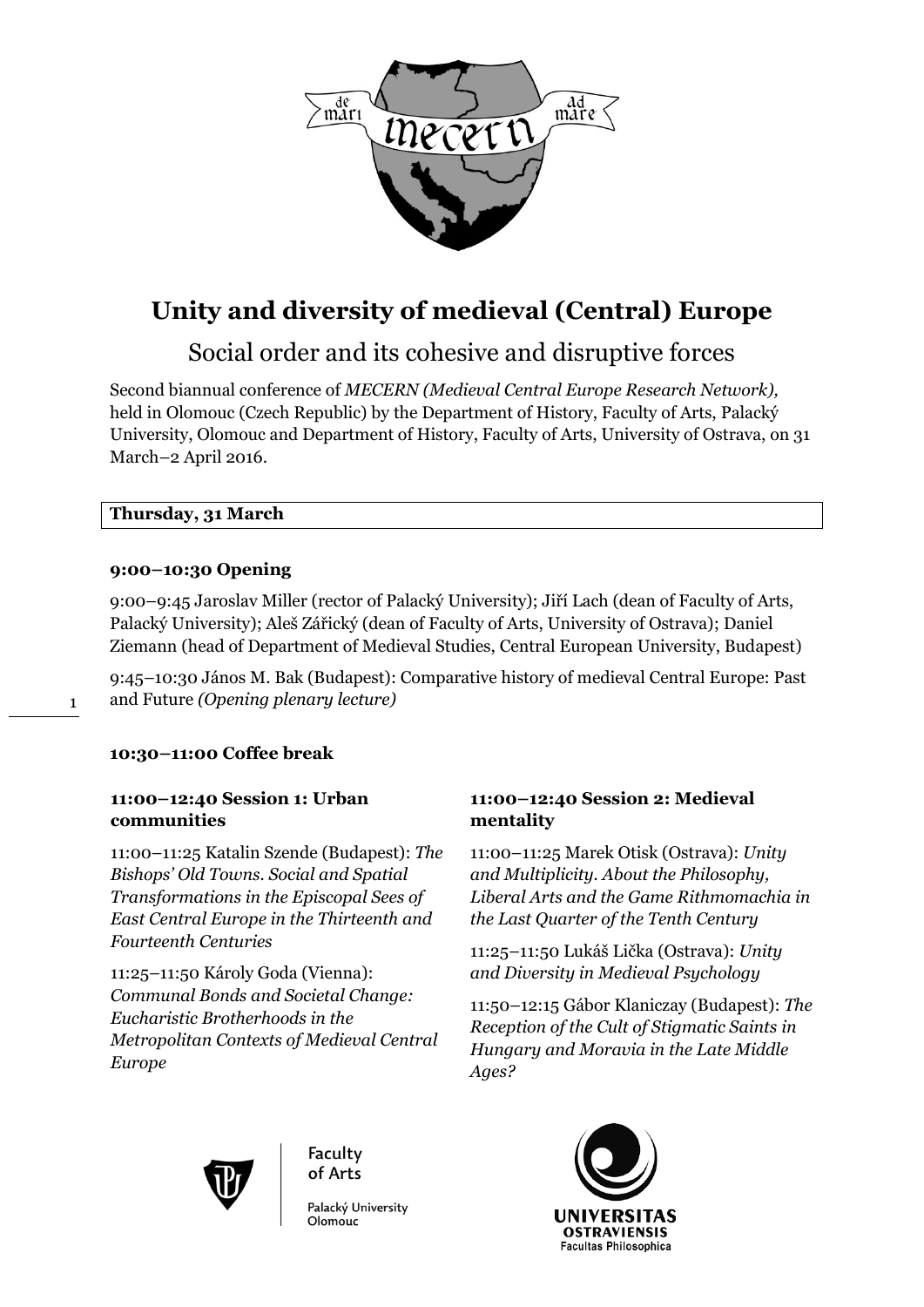11:50–12:15 Zoë Opačić (London): *New Towns and their Legacy in Late Medieval Central Europe*

12:15–12:40 Balázs Nagy (Budapest): *Mining Towns of Medieval Central Europe – Comparative Approaches*

**12:40–14:00 Lunch break**

## **14:00–15:30 Session 3: Poster session**

Ágnes Drosztmér (Budapest): *The Vitéz Order during the Rule of the Ottomans in Early Modern Hungary and the Transformation of the Social System*

Ádám Novák (Debrecen): *Social Structure and Aristocratic Representation – Red Wax Seal Usage in the Fifteenth-Century Hungary*

Kristina Judaš (Zagreb): *From execution to clemency: capital punishment in late medieval Gradec (1450—1480)*

Maja Cepetić (Rijeka): *Tendencies in Political and Territorial Organisation in the Episcopal Estates of Zagreb Diocese*

Mišo Petrović (Budapest): *From the Pope to the King: The Road of Archbishop Andrew of Gualdo (c.1350–1437)*

Igor Razum (Budapest): *Ecclesiastical Reformer and Politician: the Faces of Bishop Stephen II of Zagreb*

Matouš Turek (Prague/Rennes): *Ligna in Propriis Detulit Humeris: Inscribing Forest Exploitation into Literary and Pictorial Narratives in 14th-Century Bohemia*

Elizabeth Allyn Woock (Olomouc): *Re-introduction of Double Monasteries as a Solution for Mendicant Nuns*

# **15:30–17:10 Session 4: Literature as a reflection of dynamic social structure**

15:30–15:55 Levente Seláf (Budapest): *Central European Countries in Medieval French Genealogical Romances*

15:55–16:20 Kristýna Solomon (Olomouc): *The Idea of Crusades in German Medieval Literature*

16:20–16:45 Julia Verkholantsev (Philadelphia): *Folk History in Medieval Chronicles of Central Europe*

# **15:30–17:10 Session 5: Space and its interpretation**

12:15–12:40 Sarah Claire (Paris): *Assistance and Solidarity in Troubled Times: Bohemia* 

*in the Late Middle Ages*

15:30–15:55 Dariusz Adamczyk (Hannover): *Commercial Entanglements and Political Transformations: Was Long-Distance Trade the Prime Mover of the Piast State during the Late Viking Age?*

15:55–16:20 Beatrix Romhányi (Budapest): *Frontier and Mediator: the Amber Road in the Middle Ages*



Faculty of Arts

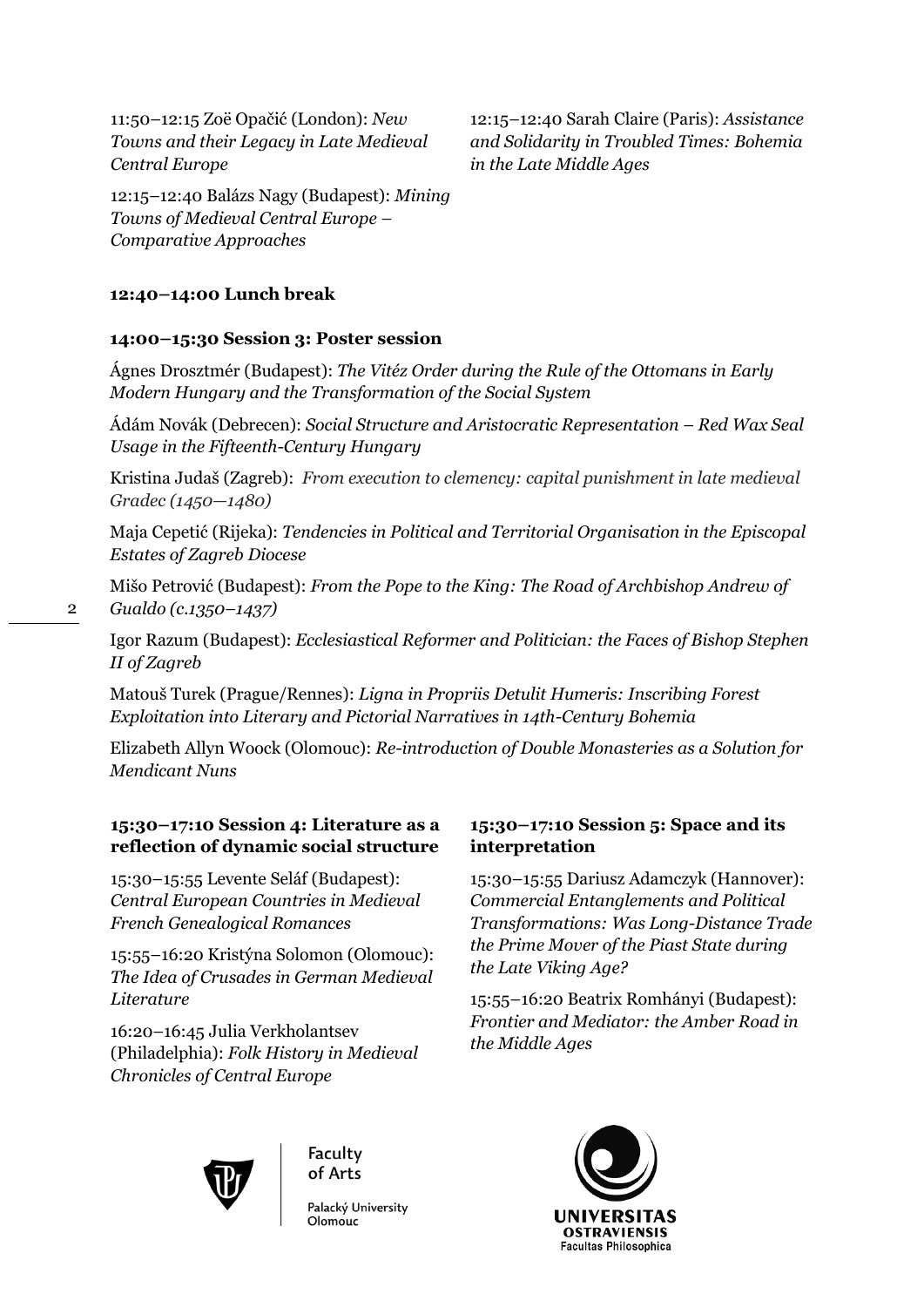16:45–17:10 Matouš Jaluška (Prague): *The Frame Cannot Hold: Overturned Chessboards in Medieval Central European Literature*

16:20–16:45 Stefan Eichert (Vienna): *Formation and Transformation of Societies in the Early Medieval Eastern Alps*

16:45–17:10 Sergiu Musteaţă (Iasi): *Soroca Fortress – an Example of Unity and Diversity Medieval Moldova*

#### **17:10–17:40 Coffee break**

## **17:40–19:40 Roundtable I**: **What decisions were made by late medieval noble assemblies – and how?**

Organisers: János M. Bak (Budapest), Martyn Rady (London)

Julia Burkhardt (Heidelberg): *Poland, Germany;* Christopher Nicholson (London): *Bohemia;* Zrinka Nikolić Jakus (Zagreb): *Dalmatia;* Cosmin Popa-Gorjanu (Alba Iulia): *Transylvania;* Matyn Rady (London): *Hungary;* Damir Karbić (Zagreb): *Croatia;* Marija Karbić (Zagreb): *Slavonia, Turopolje*

#### **20:00 Evening reception**

#### **Friday, 1 April**

#### **9:00–10:15 Session 6: Dynasties and family politics**

9:00–9:25 Dániel Bagi (Pécs): *Divisio regni. Dynastic Conflicts and Division of the Kingdom in Hungary in the Eleventh Century in an East-Central-European Comparison*

9:25–9:50 Dušan Zupka (Oxford): *Diversity of Dynastic Consciousness in Medieval (Central) Europe*

9:50–10:15 Márta Font (Pécs): *Rostislav of Chernigov and His Connection to Dynasties of East Central Europe*

## **9:00–10:15 Session 7: Borders of Christianity in East-Central Europe**

9:00–9:25 Nada Zečević (East Sarajevo): *Apud Europeos...qui nomine Christiano censentur: Europe in the Crusading Discourse of the Papal Curia in the Fifteenth Century*

9:25–9:50 Borislav Grgin (Zagreb): *The Ottomans, the Venetians and the Emperors – How did the external factors influence changes in late medieval Croatia (1458– 1527)?*

9:50–10:15 Aleksandar Uzelac (Belgrade): *Disruptive Force or the Extraordinary Pool of Military Resources – Cumans and Tatars in the Medieval Balkan States*

### **10:15–10:45 Coffee break**



Faculty of Arts

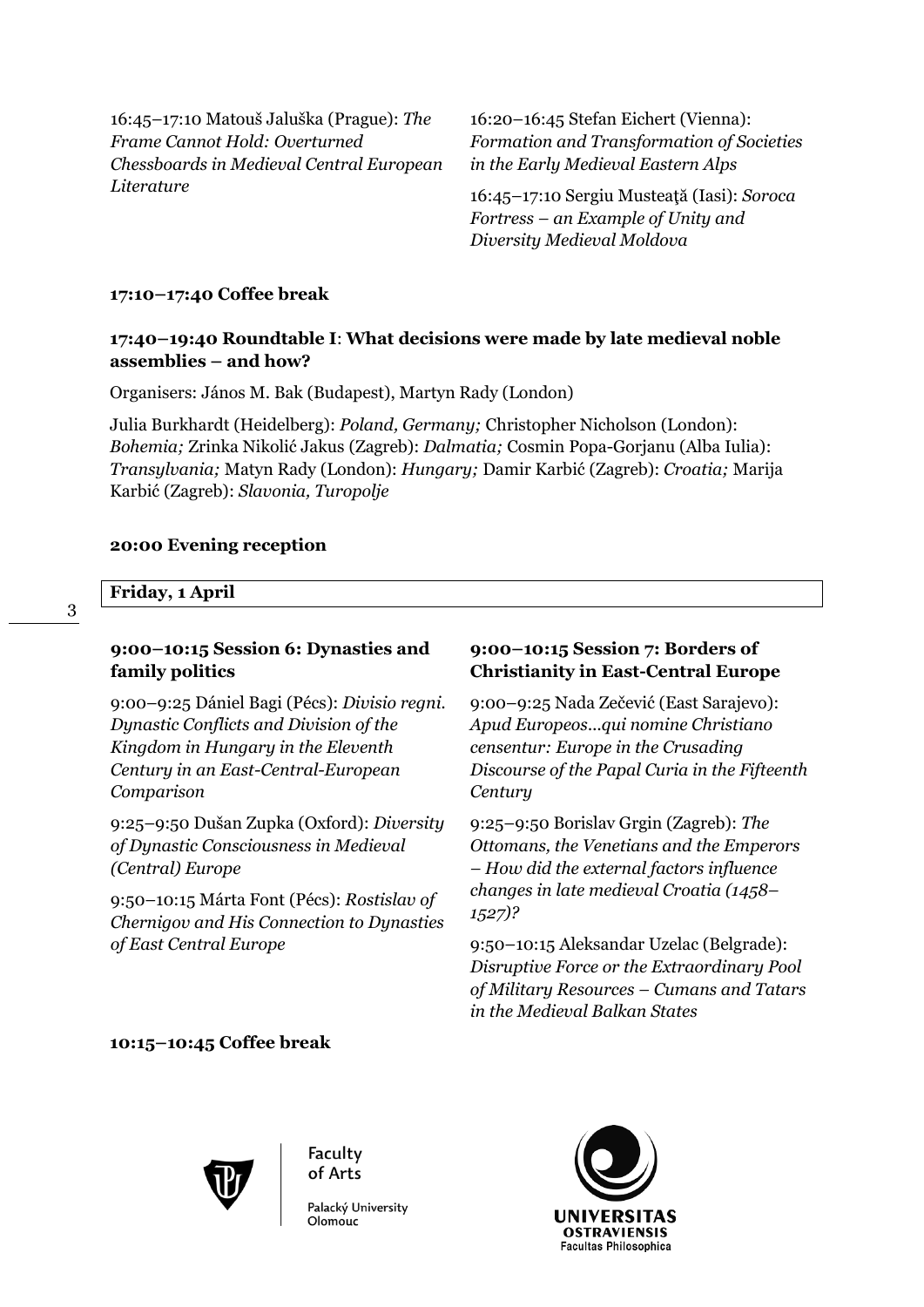## **10:45–12:25 Session 8: Church and religion**

10:45–11:05 Dorottya Uhrin (Budapest): *The Cult of Saints as Cohesive Force. The case of the Hungarian Confraternities Dedicated to Virgin Martyrs*

11:05–11:25 Paul Richard Blum (Baltimore): *The Divisive and the Unifying Power of Faith: Nicholas of Cusa in the Presence of Islamic Military Victory*

11:25–11:45 Andrea Bartocci (Teramo): *Texts of Bartolus de Saxoferrato on the Franciscan Poverty in Late Medieval Moravia*

11:45–12:05 Tomislav Matić (Zagreb): *Assaults on Clerics of the Diocese of Zagreb in the First Third of the Fifteenth Century* 12:05–12:25 Dženan Dautović (Sarajevo): *The Talking Dead: Social Order and Disorder according to Epitaphs on Bosnian Medieval Tombstones - Stećci (13th–15th century)*

# **12:30–14:00 Lunch break**

# **14:00–15:40 Session 10: Christianisation and transformation**

14:00–14:25 Grzegorz Pac (Warsaw): *Appealing to Christian sacrum. The cult of Saints and the Development of the Christianization Process in Poland and other countries of the region*

14:25–14:50 Miroslav Vepřek (Olomouc): *Central European Penitent in the Eleventh Century – from a Point of View of the Church Slavonic Texts*

14:50–15:15 Marta Graczyńska (Kraków): *The Cathedral - bishopric or royalty? The Central European Cathedrals as a Place of Legitimization of Power till the End of the Eleventh Century (A Case Study)*

# **10:45–12:25 Session 9: The Baltic Sea Basin**

10:45–11:10 Beata Możejko (Gdańsk): *King Kazimierz Jagiellończyk's Relations with Society in Royal Prussia. Building New Relationships and Respecting Old Ones*

11:10–11:35 Anna Kuznetsova (Moscow): *Polabian-Baltic Slavs in the Light of Imperial Taxation*

11:35–12:00 Rita Regina Trimonienė (Šiauliai): *Interaction between Centres and Local Societies: Disturbances in the Grand Duchy of Lithuania in the Fifteenth Century*

12:00–12:25 Benjámin Borbás (Budapest): *The Social Aspects of Wars of the Teutonic Knights in Baltics*

# **14:00–15:40 Session 11: Elites and society I**

14:00–14:25 Márton Rózsa (Budapest): *Lands and Families of Provincial Aristocracy at Thessalonike in the Early Twelfth Century*

14:25–14:50 Gábor Bradács (Debrecen): *Iudex provincialis Styrie. Legal Innovation and Social Transition in the Medieval Styria during the Hungarian Rule (1254–1260)*

14:50–15:15 Wojciech Kozłowski (Warsaw): *A Society of Lords: "International" Society in the Thirteenth-Century Central Europe*

15:15–15:40 Witold Brzeziński (Bydgoszcz): *A Married Woman's Subjection to Her Male Relatives as a Part of the Social Order* 



Faculty of Arts

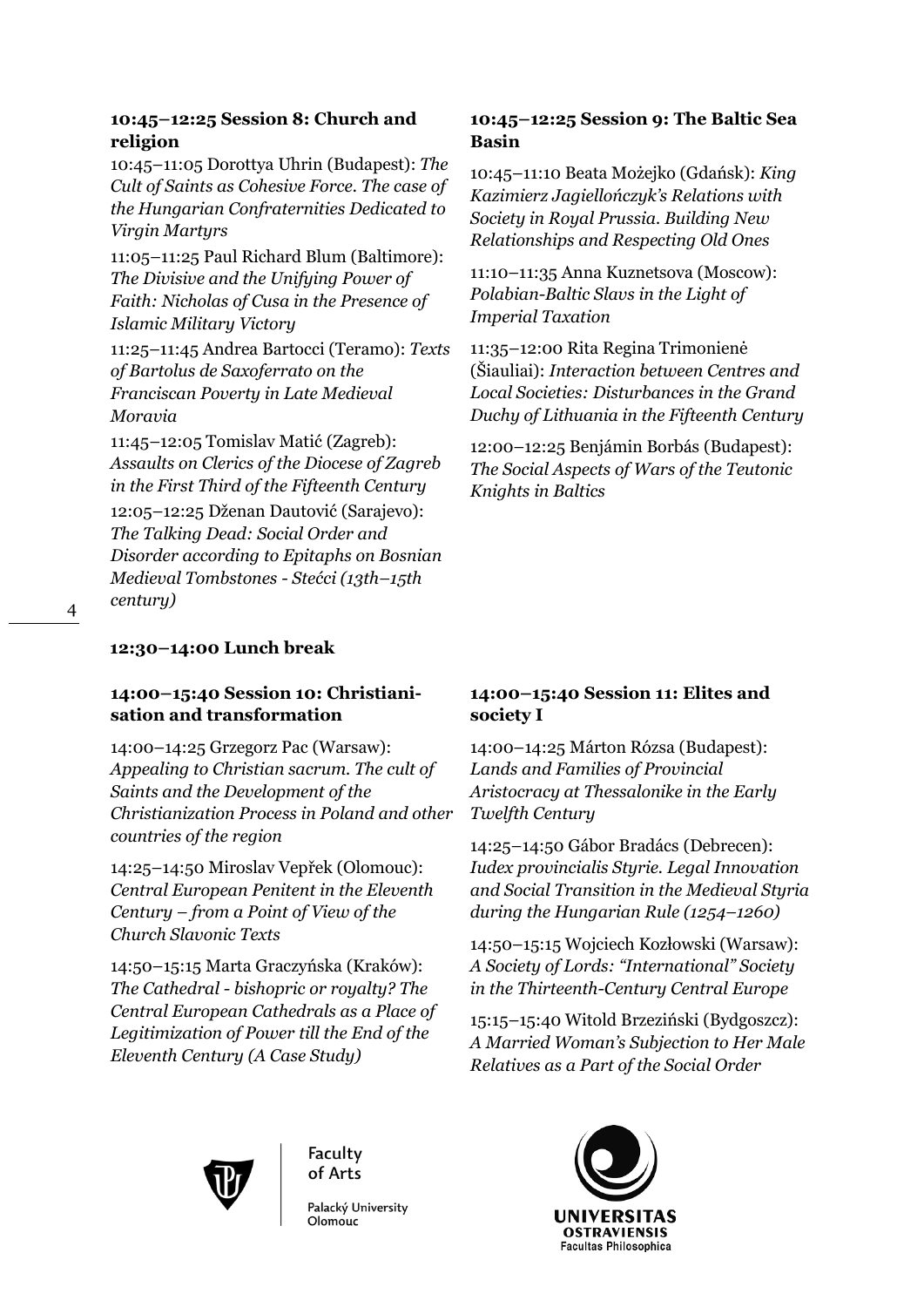15:15–15:40 Jakub Izdný (Prague): *"Divicie michi habundant": The Economics of Christianisation of the Central Europe*

**15:40–16:10 Coffee break**

### **16:10–17:50 Roundtable II: Coherence and Disruption in Legal Practice in Medieval South-Eastern Europe**

Organiser: Martyn Rady (London)

Neven Isailović (Belgrade): *Fragments of Law in Medieval Bosnian Charters*

Miloš Ivanović (Belgrade): *The Law of Medieval Serbian Mining Towns and Its Application*

Adrian Magina (Reşiţa): *Between Law and Custom: Legal Norms and Practice in the Romanian Communities from Medieval and Early Modern Banat*

Livia Magina (Reşiţa): *Contra fures et malefactores: Theft in Documents of Medieval Transylvania Counties Courts*

Suzana Miljan (Zagreb): *The Hierarchy of Courts and the Hierarchy of the Law: Legal Procedure and the Disputes among the Slavonian Nobility in the Age of Sigismund (1387–1437)*

*among the Nobility in Late Medieval Greater Poland*

# **16:10–17:50 Session 12: Elites and society II**

16:10–16:35 Attila Bárány (Debrecen): *Military Threat and the Structure of Baronial Banderia in Sigismundian Hungary (1387–1437)*

16:35–17:00 Zdeněk Beran (Hradec Králové): *Czech Nobility in the Fifteenth Century: Between the Protection and Disruption of Social Order*

17:00–17:25 Antun Nekić (Zadar): *Slavonia and Transylvania at the Turn of the Thirteenth and Fourteenth Century: Oligarchs, King's Appointees, Local Society and the (Re)shaping of the Political Communities*

17:25–17:50 Sobiesław Szybkowski (Gdańsk): *The Land Community of Gentry in Poland in the First Half of Fifteenth Century – Development, Function, Structure and Inner Hierarchy. The Example of Wider Greater Poland*

# **18:00–20:00 A little evening walk**

City Centre Tour (Late-Medieval; some churches, town-hall) *or* Visit to the Bishop's Palace (Early/High-Medieval) and Archdiocesan Museum (Late-Medieval art) *TBA*

#### **20:00 Evening reception**

#### **Saturday, 2 April**

# **9:00–10:15 Session 13: Kingship and royal power**

9:00–9:25 József Laszlovszky (Budapest) *Beyond Buda, Cracow and Prague:* 

# Faculty of Arts

Palacký University

# **9:00–10:15 Session 14: Manuscripts and images as bearers of meaning**

9:00–9:25 Lucie Doležalová (Prague): *Disruption on the Manuscript Page:*